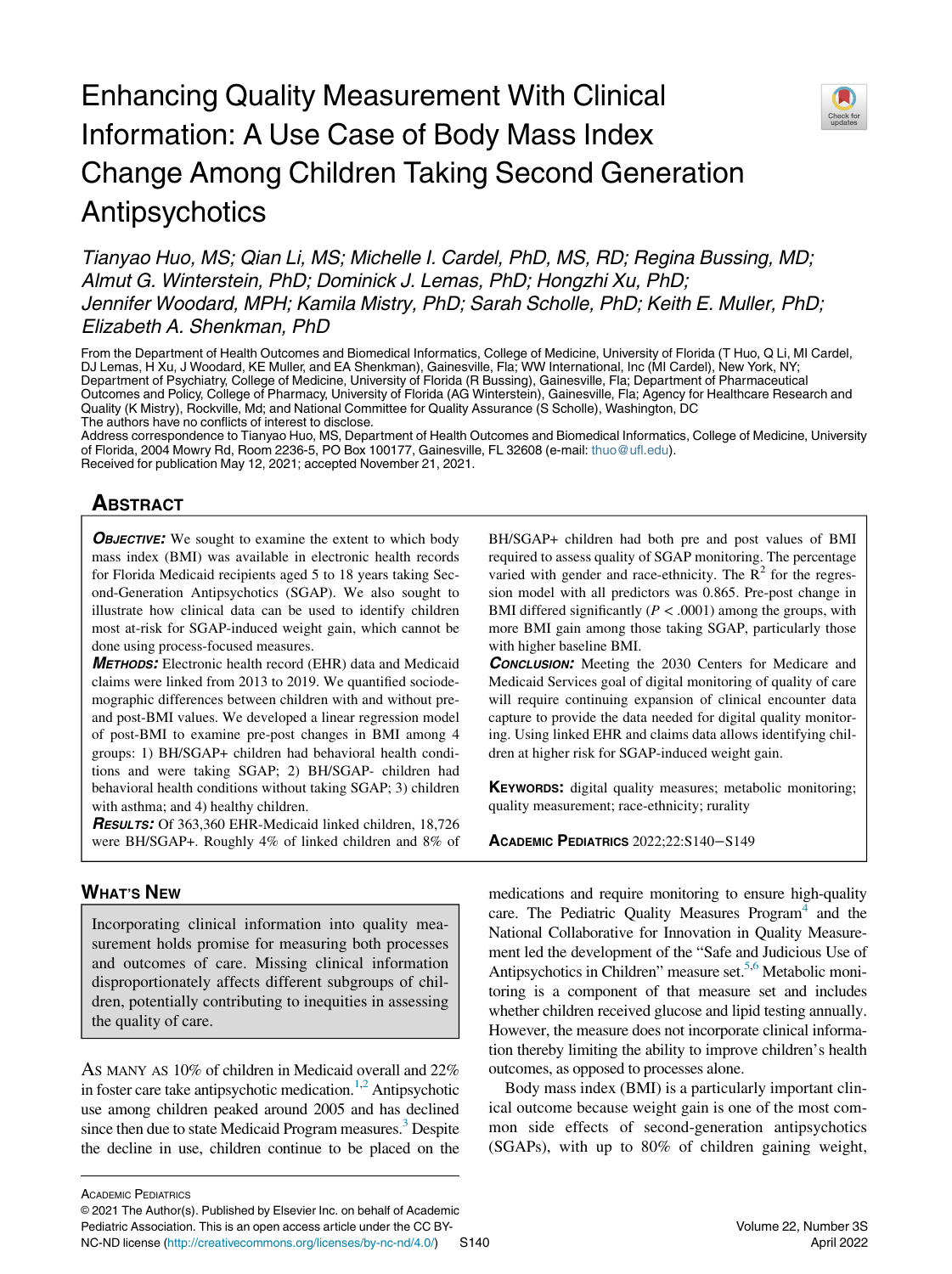depending on the medication used.<sup>[7](#page-8-6)</sup> SGAP-induced weight gain is observed more in children than in adults and may further contribute to long-term psychological distress and social withdrawal throughout early adulthood.<sup>8</sup> Clinical information can inform quality improvement in 3 ways: 1) identification of children at greatest risk of weight change for enhanced monitoring and early intervention, 2) implementation of lifestyle interventions tailored to children's unique needs,<sup>9-[11](#page-8-8)</sup> and 3) development of provider capacity to intervene with children experiencing weight gain.

The Centers for Medicare and Medicaid Services (CMS) is transitioning to digital quality measures (dQMs) that use data from electronic health records (EHRs), registries, and other sources to reduce reporting burden while also providing access to clinical information that can sup-port evaluation and care improvement.<sup>[12](#page-8-9)</sup> dQMs provide more refined information to assess quality of care and to implement evidence-based interventions including enhanced screening.<sup>[13](#page-8-10)</sup> Further, dQMs have the potential to facilitate rapid-cycle feedback and learning because the data are captured more readily from EHRs in contrast to traditional quality measures that rely on health care claims and/or medical record abstraction. dQMs also have the potential to inform a learning measurement system, where the measures themselves are rapidly refined based on user experience and lessons learned.<sup>[13](#page-8-10)</sup>

While CMS's goal is to have all quality measures digital by 2030, several key considerations must be addressed to spur dQM development and use. The availability and accuracy of clinical data from EHRs are central to the transition to dQMs, yet are potentially a hurdle to the advancement of a digital quality ecosystem. In this study, we examined the extent to which clinical information about BMI or height and weight to calculate BMI, were available in EHRs for children taking SGAPs. A single record of BMI or height and weight is not enough. Assessing weight gain requires 2 or more measurements spaced sufficiently apart in time. Moreover, the requirement of 2 or more measures at different time points is consistent with CMS guidelines for Medicaid Program performance improvement projects. $14$  Therefore, we compared the sociodemographic characteristics of children with 2 or more BMI values to those with one or no measures to identify potential biases in the data. Further, within the subset of children with two BMI measures, we examined how the clinical data can be used to identify children most at-risk for weight gain, which cannot be done using process-focused measures.

## **METHODS** METHODS

# **DATA SOURCES**

We used Florida Medicaid Program claims linked to the children's EHR data contained in the OneFlorida Data Trust. The OneFlorida Data Trust is a centralized data repository containing EHR data for 17 million Floridians from 10 health care systems from 2012 to the present and refreshed quarterly.<sup>[15](#page-8-12)</sup> Together the health systems form the OneFlorida Clinical Research Consortium, one of nine Patient-Centered Outcomes Research Institute-funded sites nationally. A data use agreement between the University of Florida and Florida Medicaid allows for the data linkage. The linked data are Health Insurance Portability and Accountability Act-limited data sets, which restrict protected health information to dates (eg, birthdates) and location (5 or 9-digit zip code level, which allows for geocoding). The health system partners submit the data to the Data Trust and it is harmonized using the Patient-Centered Outcomes Research Institute's Common Data Model.<sup>16</sup> The data undergo a quality characterization every six months through the PCORnet Coordinating Center and must meet pre-defined standards to be approved for study use.

Variables were obtained from children's EHRs and Medicaid claims and enrollment data. Claims data were used to identify medication use (name, type, fill date, number of supply days), diagnosis (codes and dates), 5- or 9-digit zip codes, and enrollment (enrollment status and month). The children's health status was computed from claims data using the 3M Clinical Risk Groups. $^{17}$  $^{17}$  $^{17}$  Enrollment files were used to identify the children's race and ethnicity and age and to calculate their social vulnerability index and Rural-Urban Continuum Codes using 5- or 9 digit zip codes. BMI and obese status were computed using the height, weight and measure date from EHRs.

### **STUDY DESIGN AND INCLUSION CRITERIA**

This is a cohort study in Medicaid-insured children and adolescents with behavioral health conditions using claims and EHR data from 2013 through 2019. Children 5 to 18 years old who met the following eligibility criteria were included to 1) examine the extent to which BMI or height and weight were available in EHR data and 2) quantify the characteristics of children most at risk for weight gain to illustrate how the information could be used for quality improvement planning.

We included 4 study groups: an exposure group, a control group and two comparison groups. The exposure group contained children diagnosed with at least one behavioral health condition and subsequently taking SGAP (BH/SGAP+ group). The control group contained children who had at least one behavioral health condition without any SGAP (BH/SGAP- group). Because the use of SGAP was not assigned randomly, we included two additional comparison groups to account for the expected increase in weight as children grow: 1) children who had no behavioral health conditions but were diagnosed with asthma, a common chronic physical condition (Asthma group) and 2) children determined as healthy according to 3M Clinical Risk Groups (Healthy group).<sup>[17](#page-8-14)</sup>

For each group, we identified the numbers of children with BMI and/or height and weight information. We also compared the sociodemographic characteristics between children with and without both pre- and post-BMIs to quantify potential biases that may be present when examining the clinical outcome.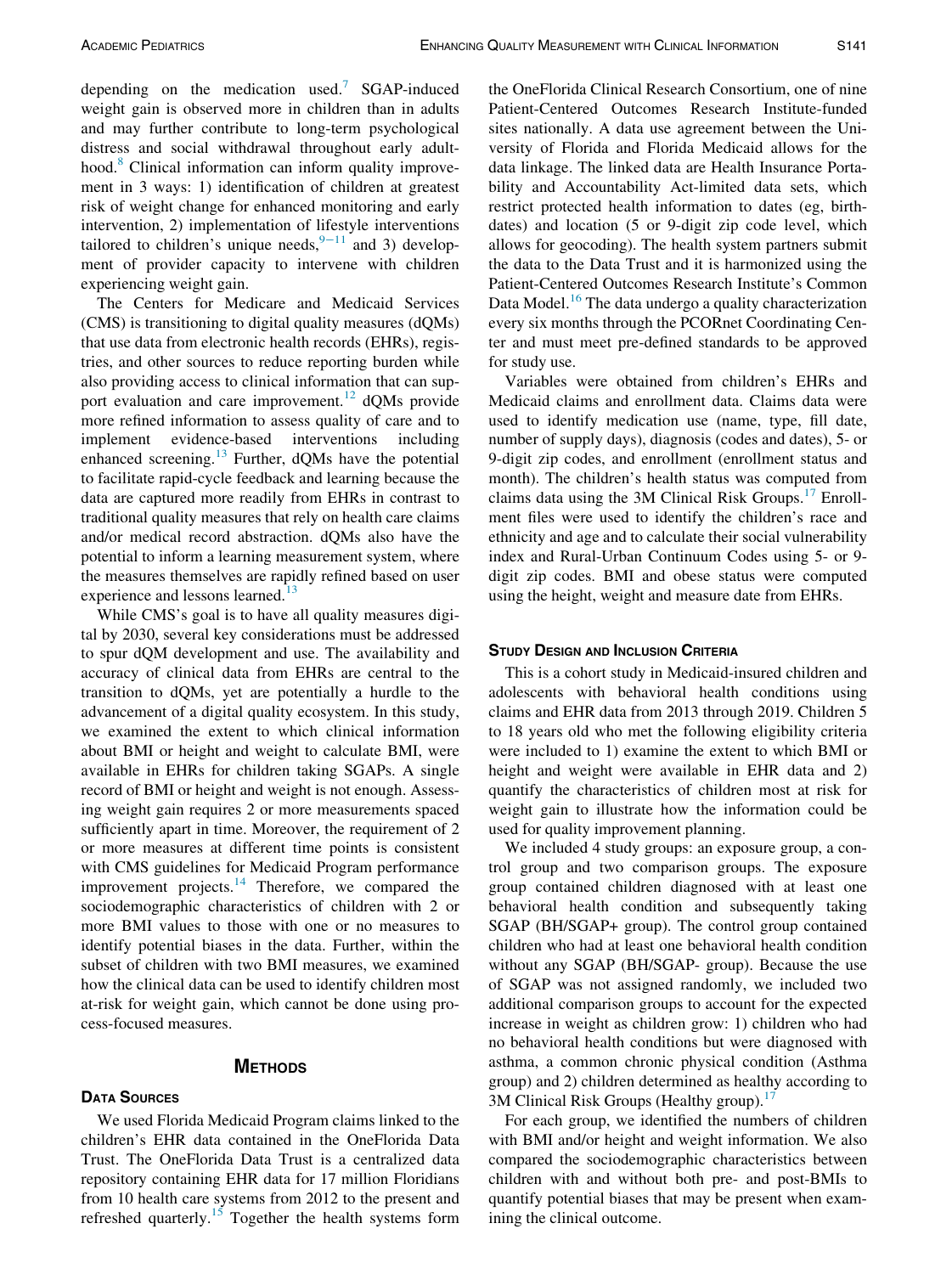To quantify the characteristics of children most at risk for weight gain, we examined the presence and duration of SGAP use using medication fill date and supply days from Medicaid claims dispensing data. Children were SGAP+ if they had at least one month of drug use. SGAP prescriptions were identified using National Drug Codes. $18$  Behavioral health conditions and asthma were identified using the International Statistical Classification of Diseases 9th and 10th Revision. The child needed to have one inpatient or two outpatient encounters using E & M physician visit code visits with the behavioral health or asthma diagnosis. We used the earliest observed behavioral condition diagnosis as the index diagnosis if a child had multiple behavioral conditions.

Because the BMI data were from EHRs without a prespecified schedule for data collection, we selected an index date as the baseline for each child. The index date was defined as the first date observed for SGAP dispensing for the BH/SGAP+ group, the behavioral health condition diagnosis for the BH/SGAP-group, the asthma diagnosis for the Asthma group, or January 1 of the year with 3M Clinical Risk Group status determined as healthy for the Healthy group. BMI at baseline is defined as the BMI measurement 0 to 6 months before the index date. The children also had to have a post-BMI measured  $12 \pm$ 3 months after the index date. One single year of the outcome data for each participant was included in the analysis. To simplify the study, we did not include multiple years of post-BMIs in the analysis since the number of available BMI measurements and the time intervals between BMI or height and weight measurements varied among children.

Although we do not have medication information prior to Medicaid enrollment, more than 75% of the children in the BH/SGAP+ group had at least 12 months between the enrollment date and the date of their first SGAP use, which can be considered a washout period to establish incident users.

There are two outcomes of interest: 1) variations in the sociodemographic characteristics of children with and without two recorded BMIs, and 2) expected change in BMI 12  $\pm$  3 months after initiating SGAP associated with sociodemographic characteristics and baseline health.

For children and adolescents, BMI is influenced by normal growth and development and body fat accumulation. Change in BMI is also age- and sex-dependent. We chose BMI rather than age- and sex-adjusted BMI z-score because 1) we were interested in the subgroup difference between males and females in weight gain and 2) BMI zscores have limitations in tracking individuals with severe obesity[.19](#page-8-16)[,20](#page-9-0) We used the Centers for Disease Control method to detect and remove biologically implausible val-ues for data cleaning.<sup>[21](#page-9-1)</sup> We assessed the data quality using a univariate correlation between BMI at baseline and post-BMI after data cleaning.

Participant characteristics used as predictor variables included age, sex, race-ethnicity, rurality of residence, social vulnerability index, baseline BMI, and study groups. Race-ethnicity was grouped as Hispanic, non-Hispanic (NH)-White, NH-Black, NH-Other, and Unknown. Rurality was determined by aggregating Rural-Urban Continuum Codes with 1 as urban, 2 to 3 as metro, and 4 to 9 as rural area.<sup>[22](#page-9-2)</sup> The social vulnerability index is a composite measure of social vulnerability at the census tract level where census tracts are ranked using 15 social factors (eg, socioeconomic status, household composition, housing, transportation). $23$ 

To quantify differences in sociodemographic characteristics for children with or without both pre- and post-BMIs in the EHR, we used the nonparametric Wilcoxon 2-sample test for the continuous variable of age, and the chi-square test for the categorical variables. For the use case examining BMI changes, we fit general linear regression models with post-BMI as the outcome. Both linear and quadratic terms of age to control for the nonlinear relationship between BMI and age within the study cohort. Age was centered by the sample mean of 11.3 years. Interaction terms that caused collinearity were not included. The full model included all the primary predictors and 2-way interactions between study group and sex, race-ethnicity, baseline BMI, rurality, social vulnerability index. We also tested 2-way interactions between sex by race-ethnicity, sex by baseline BMI, and race-ethnicity by baseline BMI. Only significant interactions remained in a final model.

We conducted a residual analysis to check if model assumptions were satisfied. Regression coefficients and their standard errors, and  $P$  values of all the predictors were reported. A nominal level of P value  $\leq .05$  was used for statistical significance. Changes in  $\mathbb{R}^2$  were also reported as the measures of association between the outcome and the predictors to assess the importance of one or more variables in predicting post-BMI. All statistical analyses were performed in SAS Version 9.4 (SAS Institute, Cary, NC).

Sociodemographic characteristics between children with and without pre- and post-BMI records were compared ([Table 1\)](#page-3-0). A total of 363,360 children were identified from the Data Trust who were in the BH/SGAP+, BH/SGAP-, Asthma or Healthy groups. Of these children, only 4.2% had both pre- and post-BMI records in the EHR. Among BH/SGAP+ children, the percentage was 7.6%. A higher percentage of females relative to males and a lower percentage of NH-Black children had both pre- and post-BMI records ( $P < .0001$ ). A higher percentage of two recorded BMIs was also observed among children in metro and rural areas ( $P < .0001$ ). No significant differences were observed based on socioeconomic vulnerability.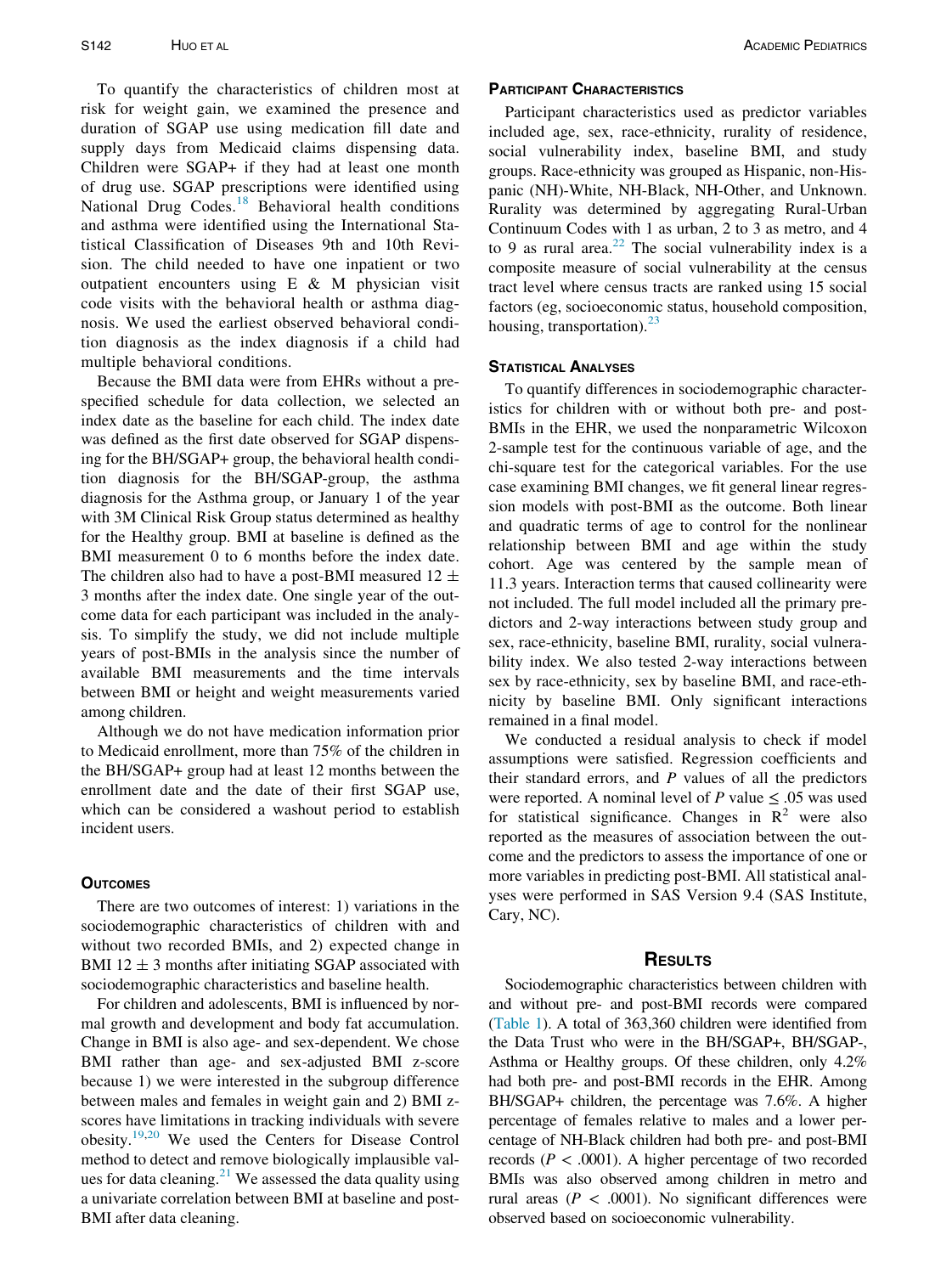|                                           | Study Group                 |                          |                            |                          |                           |                          |                            |                        |                             |                          |
|-------------------------------------------|-----------------------------|--------------------------|----------------------------|--------------------------|---------------------------|--------------------------|----------------------------|------------------------|-----------------------------|--------------------------|
| Variable                                  | BH/SGAP+                    |                          | BH/SGAP-                   |                          | Asthma                    |                          | Healthy                    |                        | All                         |                          |
|                                           | $0-1$ BMI<br>$(n = 17,309)$ | $2+$ BMI<br>$(n = 1417)$ | 0-1 BMI<br>$(n = 125,979)$ | $2+$ BMI<br>$(n = 8597)$ | 0-1 BMI<br>$(n = 21,970)$ | $2+$ BMI<br>$(n = 1763)$ | 0-1 BMI<br>$(n = 182,860)$ | 2+ BMI<br>$(n = 3465)$ | 0-1 BMI<br>$(n = 348, 118)$ | 2+ BMI<br>$(n = 15,242)$ |
| Age (mean $\pm$ SD)                       | $12.4 \pm 3.5$              | $12.3 \pm 3.6$           | $10.7 \pm 3.8$             | $11.3 \pm 3.9$           | $10.0 \pm 3.6$            | $10.2 \pm 3.7$           | $11.5 \pm 3.8$             | $11.8 \pm 4.0$         | $11.2 \pm 3.8$              | $11.3 \pm 3.9$           |
| Female (%)                                | 40.9%                       | 46.1%                    | 47.2%                      | 52.8%                    | 47.4%                     | 51.2%                    | 53.9%                      | 58.2%                  | 50.4%                       | 53.2%                    |
| Race/ethnicity                            |                             |                          |                            |                          |                           |                          |                            |                        |                             |                          |
| NH-White (%)                              | 33.5%                       | 30.8%                    | 28.8%                      | 30.1%                    | 17.2%                     | 14.4%                    | 22.5%                      | 19.6%                  | 25.0%                       | 25.9%                    |
| NH-Black (%)                              | 18.8%                       | 14.2%                    | 25.4%                      | 23.9%                    | 31.2%                     | 32.6%                    | 30.6%                      | 29.9%                  | 28.2%                       | 25.4%                    |
| Hispanic (%)                              | 16.1%                       | 19.6%                    | 31.0%                      | 29.2%                    | 41.2%                     | 42.6%                    | 36.9%                      | 39.0%                  | 34.0%                       | 32.1%                    |
| NH-Other (%)                              | 4.7%                        | 4.6%                     | 6.9%                       | 7.1%                     | 8.9%                      | 7.8%                     | 9.1%                       | 10.1%                  | 8.0%                        | 7.6%                     |
| Unknown (%)                               | 26.9%                       | 30.8%                    | 7.9%                       | 9.7%                     | 1.5%                      | 2.6%                     | 1.0%                       | 1.4%                   | 4.8%                        | 8.9%                     |
| Rurality                                  |                             |                          |                            |                          |                           |                          |                            |                        |                             |                          |
| Rural $(4-9)$ $(\%)$                      | 4.7%                        | 6.9%                     | 4.6%                       | 5.5%                     | 3.0%                      | 2.3%                     | 3.3%                       | 2.2%                   | 3.8%                        | 4.5%                     |
| Metro $(2-3)$ $(\%)$                      | 30.7%                       | 27.0%                    | 21.1%                      | 24.6%                    | 17.8%                     | 13.6%                    | 17.4%                      | 15.7%                  | 19.4%                       | 21.5%                    |
| Urban $(1)$ $(\%)$                        | 55.1%                       | 57.4%                    | 65.9%                      | 61.9%                    | 71.4%                     | 78.0%                    | 71.5%                      | 74.6%                  | 68.7%                       | 66.2%                    |
| Undetermined (%)                          | 9.5%                        | 8.7%                     | 8.4%                       | 7.9%                     | 7.9%                      | 6.1%                     | 7.9%                       | 7.5%                   | 8.1%                        | 7.7%                     |
| Social vulnerability index                |                             |                          |                            |                          |                           |                          |                            |                        |                             |                          |
| 1st quartile $(\%)$<br>(least vulnerable) | 9.8%                        | 9.6%                     | 9.0%                       | 9.3%                     | 6.9%                      | 7.5%                     | 8.9%                       | 9.2%                   | 8.9%                        | 9.1%                     |
| 2nd quartile (%)                          | 18.1%                       | 19.1%                    | 17.7%                      | 18.7%                    | 16.2%                     | 15.4%                    | 17.7%                      | 17.7%                  | 17.6%                       | 18.1%                    |
| 3rd quartile (%)                          | 25.1%                       | 24.8%                    | 25.2%                      | 26.2%                    | 25.5%                     | 26.0%                    | 25.9%                      | 26.4%                  | 25.6%                       | 26.1%                    |
| 4th quartile (%) (most<br>vulnerable)     | 37.5%                       | 37.8%                    | 39.8%                      | 38.0%                    | 43.4%                     | 44.9%                    | 39.7%                      | 39.2%                  | 39.8%                       | 39.0%                    |
| Undetermined (%)                          | 9.5%                        | 8.7%                     | 8.4%                       | 7.9%                     | 7.9%                      | 6.1%                     | 7.9%                       | 7.5%                   | 8.1%                        | 7.7%                     |

<span id="page-3-1"></span><span id="page-3-0"></span>Table 1. Sociodemographic Characteristics of Participants With or Without Both Pre- and Post-BMI Records by Study Group at Baseline[\\*](#page-3-1)

BH indicates behavioral health; SGAP, second-generation antipsychotics; NH, non-Hispanic; and BMI, body mass index.

\*Participant characteristics were compared between children with both pre- and post-BMIs (2+ BMI) and children without both BMI measures (0-1 BMI) within each study group and in the whole study population. Continuous variable age was compared using a non-parametric Wilcoxon two-sample test, and categorical variables were compared using the chi-square test. All comparisons are statistically significant (P value < .0001), except for the social vulnerability index in BH/SGAP+ group (P value = .18).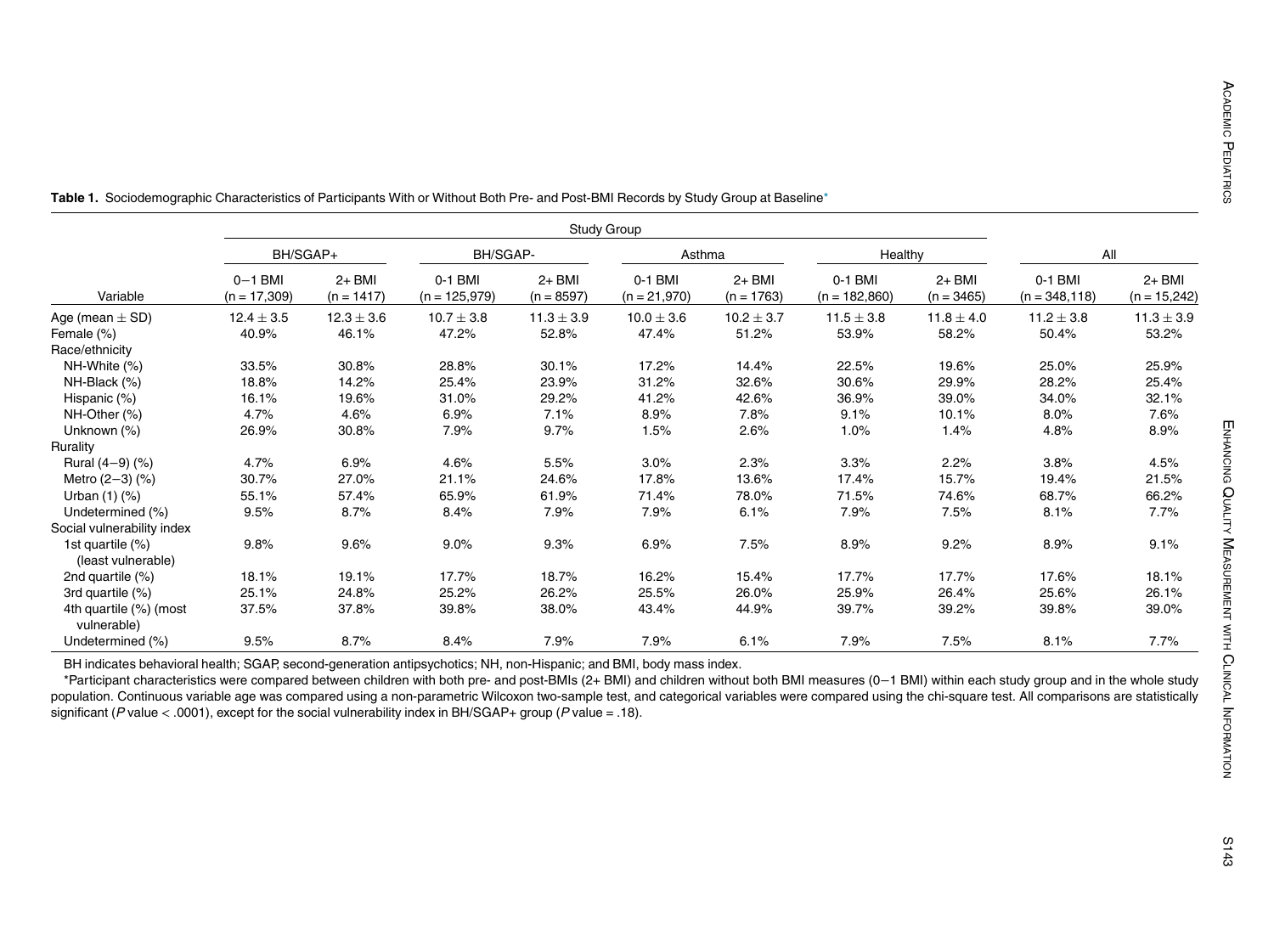<span id="page-4-0"></span>

Figure 1. Flow chart of the participants included in the analysis from linked OneFlorida Data Trust and Florida Medicaid Claims Data between January 1, 2013 and December 31, 2019.

To examine changes in BMI, 15,242 children with both pre- and post-BMI records were included in a regression analysis. [Figure 1](#page-4-0) illustrates the sample selection process and the reason for elimination at each step. Sociodemographic characteristics for the regression analysis are pre-sented in [Table 1](#page-3-0). The BH/SGAP+ group was 46.1% female, compared to 52.8% females in the BH/SGAPgroup, 51.2% in the Asthma group, and 58.2% in the Healthy group. There were 14.2% NH-Blacks and 19.6% Hispanics in the BH/SGAP+ group, compared to 23.9% NH-Blacks and 29.2% Hispanics in the BH/SGAP- group. Further, 30.8% of children had an unknown race in BH/

SGAP+ group, higher than those in BH/SGAP- group (9.7%), Asthma group (2.6%), and Healthy group (1.4%).

Higher percentages of children with behavioral health conditions (6.9% in the BH/SGAP+ group and 5.5% in the BH/SGAP- group) live in rural areas than those without behavioral health conditions (2.3% in the Asthma group and 2.2% in Healthy group). There were lower percentages of children with behavioral health conditions living in urban areas with 57.4% of children in the BH/ SGAP+ group and 61.9% in the BH/SGAP- group, in contrast to 78.0% in the Asthma group and 74.6% in the Healthy group. The distributions of social vulnerability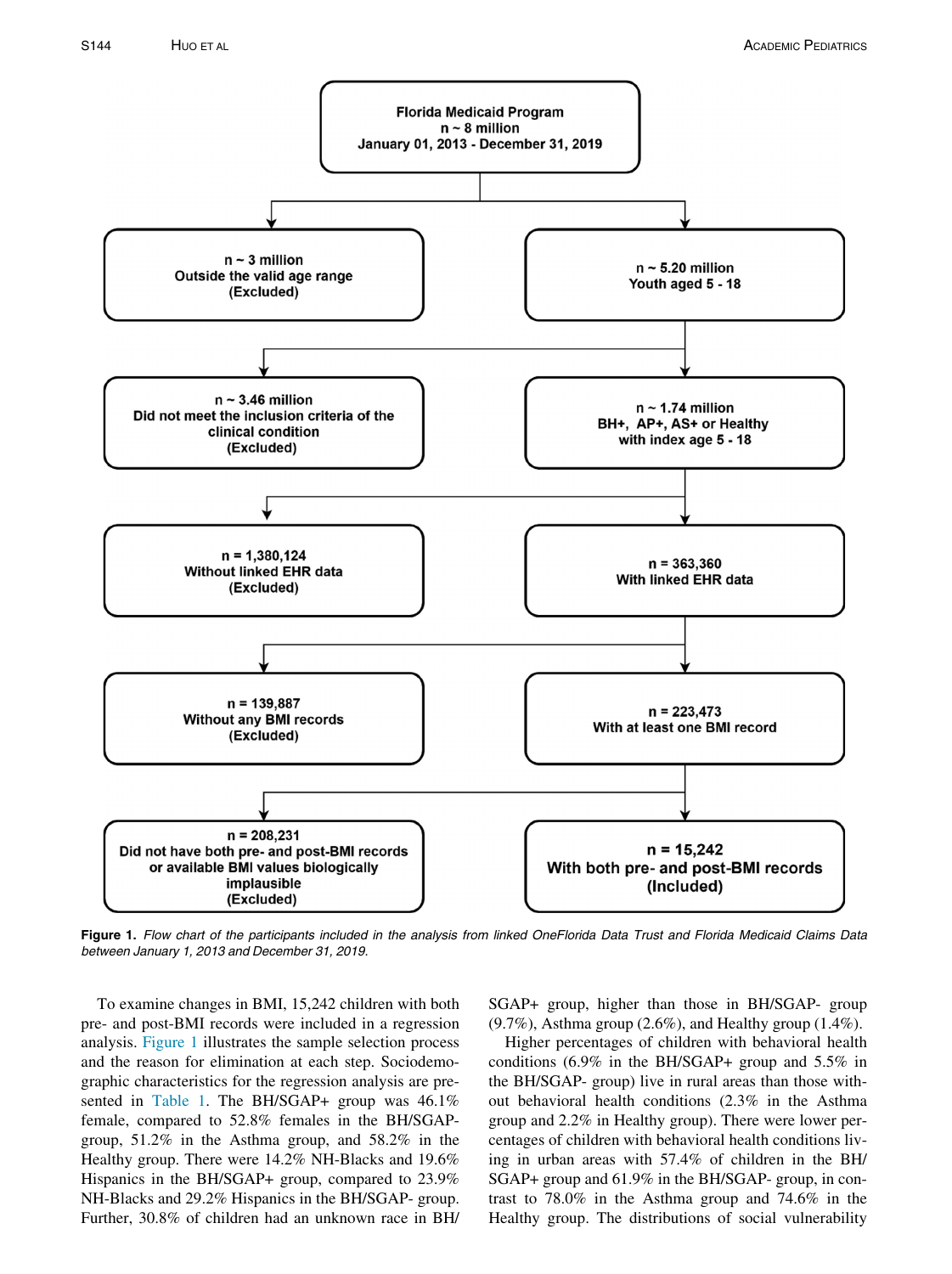### <span id="page-5-0"></span>Table 2. Clinical Characteristics in Children With 2 or More BMIs by Study Group at Baseline

|                                          | Study Group              |                          |                        |                         |                         |
|------------------------------------------|--------------------------|--------------------------|------------------------|-------------------------|-------------------------|
| <b>Clinical Variable</b>                 | BH/SGAP+<br>$(n = 1417)$ | BH/SGAP-<br>$(n = 8597)$ | Asthma<br>$(n = 1763)$ | Healthy<br>$(n = 3465)$ | Total<br>$(n = 15,242)$ |
| <b>BMI</b> at baseline                   | $21.6 \pm 6.1$           | $21.2 \pm 6.1$           | $20.5 \pm 5.7$         | $21.1 \pm 5.7$          | $21.1 \pm 6.0$          |
| Obesity (%)                              | 23.0                     | 24.7                     | 25.4                   | 20.3                    | 23.6                    |
| BH condition $(\%)^*$                    |                          |                          |                        |                         |                         |
| Schizophrenia                            | 1.4                      | 0.4                      |                        |                         | 0.4                     |
| Autism w/o irritability                  | 6.8                      | 2.1                      |                        |                         | 1.8                     |
| Autism with irritability                 | 2.8                      | 0.0                      |                        |                         | 0.3                     |
| Bipolar                                  | 3.5                      | 1.2                      |                        |                         | 1.0                     |
| ADHD w/o conduct disorder                | 19.4                     | 24.8                     |                        |                         | 15.8                    |
| ADHD with conduct or disruptive disorder | 12.8                     | 2.1                      |                        |                         | 2.4                     |
| Conduct or disruptive disorder, no ADHD  | 1.2                      | 2.0                      |                        |                         | 1.2                     |
| Anxiety or depression                    | 16.4                     | 23.6                     |                        |                         | 14.8                    |
| Trauma and stressor / adjustment related | 7.7                      | 13.0                     |                        |                         | 8.0                     |
| Other mental health disorder             | 28.0                     | 30.9                     |                        |                         | 20.0                    |
| No BH condition                          |                          |                          | 100.0                  | 100.0                   | 34.3                    |
| Type of antipsychotics                   |                          |                          |                        |                         |                         |
| Risperidone                              | 49.26                    |                          |                        |                         |                         |
| Olanzapine                               | 5.01                     |                          |                        |                         |                         |
| Quetiapine                               | 16.37                    |                          |                        |                         |                         |
| Aripiprazole                             | 23.08                    |                          |                        |                         |                         |
| Asenapine                                | 0.00                     |                          |                        |                         |                         |
| Clozapine                                | 0.07                     |                          |                        |                         |                         |
| Lurasidone                               | 1.98                     |                          |                        |                         |                         |
| Ziprasidone                              | 4.52                     |                          |                        |                         |                         |
| Iloperidon                               | 0.00                     |                          |                        |                         |                         |
| Paliperidone                             | 0.35                     |                          |                        |                         |                         |

BH indicates behavioral health; SGAP, second-generation antipsychotics; BMI, body mass index; and ADHD, attention deficit hyperactivity disorder.

index quartiles were similar across the four groups. The baseline BMI was slightly higher in BH/SGAP+ (21.6  $\pm$ 6.1) compared to the other three groups  $(21.2 \pm 6.1 \text{ in}$ BH/SGAP-, 20.5  $\pm$  5.7 in Asthma, and 21.1  $\pm$  5.7 in the Healthy group).

[Table 2](#page-5-0) presents the clinical characteristics of the children. A higher percentage of BH/SGAP+ children had obesity (23.0%) compared to healthy children (20.3%). Behavioral health conditions differed between children taking or not taking SGAP medications. Higher percentages of children with conditions for which SGAP had first-line indications (schizophrenia, autism and bipolar disorder) were in the BH/SGAP+ groups than in the BH/ SGAP- groups. Behavioral health conditions associated with the highest SGAP use were ADHD with (12.8%) and without SGAP use were conduct disorder (19.4%), anxiety or depression (16.4%), and other mental health disorders (28%). Risperidone was the most frequently used SGAP (49.3%), followed by aripiprazole (23.1%), and quetiapine (16.4%).

The univariate correlation coefficient was 0.928 between BMI at baseline and post-BMI measured  $12 \pm 3$ months after the index date. In turn,  $R^2$  equals  $0.928<sup>2</sup> = 0.861$ , which indicates 86% post-BMI variability is predictable by baseline BMI.

The final regression model predictors were age, age<sup>2</sup>, sex, race-ethnicity, sex  $\times$  race-ethnicity, rurality, social vulnerability index, baseline BMI, baseline BMI  $\times$  sex, baseline BMI  $\times$  race-ethnicity, study group, study group  $\times$  sex, and study group  $\times$  baseline

BMI [\(Table 3](#page-6-0)). Overall, the model fit was excellent with an  $\mathbb{R}^2$  of 0.8654.

In the final model, the results for primary predictors were all statistically significant. The post-BMI measure was strongly associated with social vulnerability index  $(\Delta R^2 = 0.0018)$ , rurality  $(\Delta R^2 = 0.0002 + 0.0016 = 0.0018)$ , race-ethnicity ( $\Delta R^2$  = 0.0019), sex ( $\Delta R^2$  = 0.0041), baseline BMI ( $\Delta R^2$  = 0.5842), and age ( $\Delta R^2$  = 0.2674 including both the linear and the quadratic terms of age). Approximately 27% of the variation in post-BMI is explained by age and 58% is explained by baseline BMI (adjusted for age, sex, race-ethnicity, interaction between sex and race-ethnicity, rurality, and social vulnerability index). There were small but statistically significant associations between post-BMI and race-ethnicity, rurality and social vulnerability index. The large sample size in this study allowed detecting small clinical effects, with all  $P$  values less than .0001 for the main effects of the predictors.

Interactions were examined in detail. Females had a higher predicted post-BMI than males in all study groups except Asthma. The predicted post-BMI was 22.7 in males in BH/SGAP+, and 21.7 in males in BH/SGAP-, showing a 1.02 greater increase in BMI in BH/SGAP+ compared to BH/SGAP- in males. The significant interaction of baseline BMI with the study group indicates that the slope of the regression line predicting post-BMI from baseline BMI differs by study group. The slope is  $1.008 \pm$ 0.011 in BH/SGAP+ group, which is higher than the slopes in the control and the comparison groups [\(Fig. 2](#page-7-0)). As expected, children taking SGAP had an increase in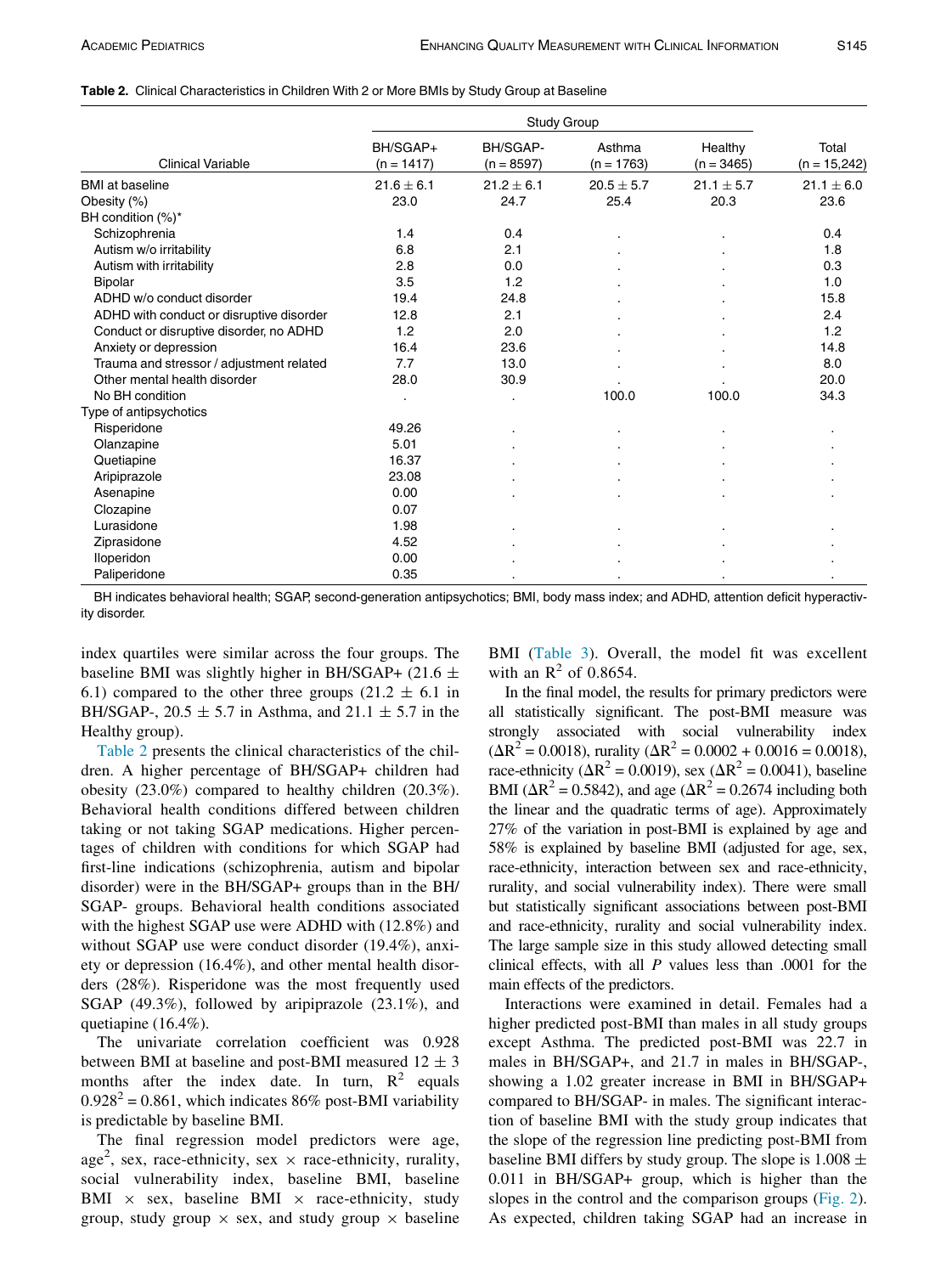### <span id="page-6-0"></span>Table 3. Regression Model Predicting BMI 12  $\pm$  3 Months After Baseline

| Variable                                          | <b>Regression Coefficient</b> | <b>Standard Error</b> | P Value | $\Delta$ R <sup>2</sup> |
|---------------------------------------------------|-------------------------------|-----------------------|---------|-------------------------|
| Intercept                                         | 21.79                         | 0.10                  | < .0001 |                         |
| Age in year*                                      | 0.05                          | 0.01                  | < .0001 | 0.2647                  |
| Age <sup>2</sup>                                  | $-0.01$                       | 0.00                  | < .0001 | 0.0027                  |
| $Sex (ref = female)$                              | $-0.07$                       | 0.11                  | < .0001 | 0.0041                  |
| Race-ethnicity (ref = White)                      |                               |                       | < .0001 | 0.0019                  |
| <b>Black</b>                                      | 0.13                          | 0.08                  |         |                         |
| Hispanic                                          | 0.15                          | 0.07                  |         |                         |
| Other                                             | 0.12                          | 0.11                  |         |                         |
| Unknown                                           | 0.38                          | 0.11                  |         |                         |
| $Sex \times race-ethnicity$                       |                               |                       | < .0001 | 0.0015                  |
| Male $\times$ Black                               | $-0.19$                       | 0.11                  |         |                         |
| Male $\times$ Hispanic                            | 0.01                          | 0.10                  |         |                         |
| Male $\times$ other                               | $-0.08$                       | 0.16                  |         |                         |
| Male $\times$ unknown                             | $-0.33$                       | 0.15                  |         |                         |
| Rurality (ref = $urban$ )                         |                               |                       |         |                         |
| Metro                                             | 0.06                          | 0.05                  | < .0001 | 0.0002                  |
| Rural                                             | $-0.01$                       | 0.09                  | < .0001 | 0.0016                  |
| Social vulnerability index (ref = $1st$ quartile) |                               |                       | < .0001 | 0.0018                  |
| $2nd$ quartile                                    | 0.09                          | 0.08                  |         |                         |
| 3 <sup>rd</sup> quartile                          | 0.11                          | 0.07                  |         |                         |
| 4 <sup>th</sup> quartile (most vulnerable)        | 0.18                          | 0.07                  |         |                         |
| Undetermined                                      | 0.18                          | 0.09                  |         |                         |
| <b>Baseline BMI</b>                               | 0.96                          | 0.01                  | < .0001 | 0.5842                  |
| Baseline BMI $\times$ Male                        | $-0.02$                       | 0.01                  | .0017   | 0.0001                  |
| Baseline BMI $\times$ Race-ethnicity              |                               |                       | .0245   | 0.0001                  |
| Baseline BMI $\times$ Black                       | 0.01                          | 0.01                  |         |                         |
| Baseline BMI x Hispanic                           | $-0.01$                       | 0.01                  |         |                         |
| Baseline BMI $\times$ other                       | $-0.01$                       | 0.01                  |         |                         |
| Baseline BMI $\times$ unknown                     | 0.02                          | 0.01                  |         |                         |
| Group (ref = healthy) <sup>T</sup>                |                               |                       | < .0001 | 0.0021                  |
| BH/SGAP+                                          | 1.05                          | 0.11                  |         |                         |
| BH/SGAP-                                          | 0.02                          | 0.06                  |         |                         |
| Asthma                                            | $-0.10$                       | 0.09                  |         |                         |
| $Sex \times group$                                |                               |                       | .0013   | 0.0001                  |
| Male $\times$ BH+/SGAP+                           | $-0.13$                       | 0.16                  |         |                         |
| Male $\times$ BH/SGAP-                            | $-0.12$                       | 0.10                  |         |                         |
| Male $\times$ asthma                              | 0.33                          | 0.14                  |         |                         |
| Baseline BMI $\times$ group                       |                               |                       | .0001   | 0.0002                  |
| Baseline BMI x BH/SGAP+                           | 0.06                          | 0.01                  |         |                         |
| Baseline BMI $\times$ BH/SGAP-                    | 0.01                          | 0.01                  |         |                         |
| Baseline BMI $\times$ asthma                      | 0.00                          | 0.01                  |         |                         |

BH indicates behavioral health; SGAP, second-generation antipsychotics; and BMI, body mass index.

\*Age was centered by subtracting its mean 11.3 years.

<span id="page-6-1"></span>†BH/SGAP+: children having behavioral conditions and taking second-generation antipsychotics; BH/SGAP-: children having behavioral conditions without second-generation antipsychotics; Asthma: children with asthma; Healthy: healthy children.

BMI gain as opposed to those not taking the medications. The increase in BMI was even higher in children who had higher BMI at baseline for all cohorts. This finding is particularly important for children taking SGAP who have a greater risk for BMI increases across time relative to children not taking SGAP.

# **DISCUSSION**

The "Safe and Judicious Use of Antipsychotics in Children and Adolescents" measurement set includes assessing metabolic monitoring, that is, whether glucose and lipid tests were conducted. Clinical information about the children's actual laboratory results, weight and height (or BMI) is not captured. In our study, we focused on assessing repeated measures of BMI for three primary reasons. First, BMI records should be available in the EHR data for all children. Second, childhood obesity is associated with an increased risk of cardiovascular disease, type 2 diabetes, anxiety and depression. $24,25$  $24,25$  Third, there is some evidence that overweight and obesity contribute to poorer outcomes among children with serious mental illnesses such as bipolar disorder.<sup>[26](#page-9-6)</sup>

Digital quality measures, with their use of EHR data, have the potential to guide quality improvement efforts toward addressing outcomes of care. However, careful attention must be paid to data quality and to biases that may be present in the data. In our case, children who are male or NH-Black may not be accurately represented in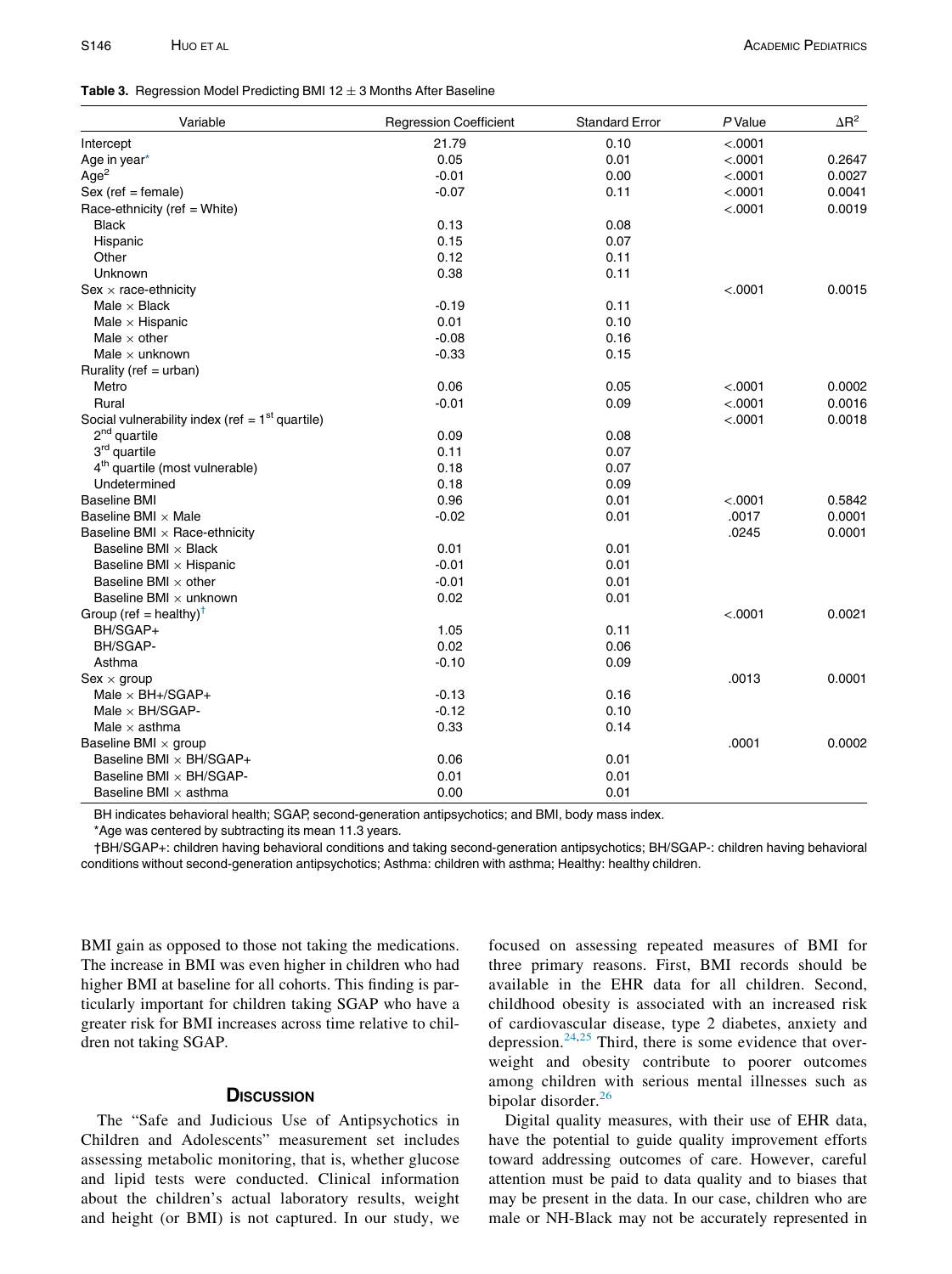<span id="page-7-0"></span>



2b. BH/SGAP+ vs. Asthma





Figure 2. Regression plots of BMI at baseline versus post-BMI by study group.

dQMs focused on BMI. We do not know if the missing data are related to a lack of obtaining or recording BMI or height and weight. This is a finding that requires further exploration of the potential causes to improve care and data quality.

Using linked Medicaid claims and EHR data, for those children with at least two BMI records, we assessed the impact of multiple variables on weight gain in children taking SGAP. At baseline, 17.3% of children included in this study overall had a BMI indicative of overweight and 23.6% had a BMI indicative of obesity for a total of 41% of children with overweight or obesity. Children taking SGAP had a significant increase in BMI compared to children without SGAP, which is consistent with the literature.[7](#page-8-6) Health and sociodemographic characteristics were positively associated with weight gain. For example, females and those with higher BMIs at baseline were most at-risk for greater weight gain when taking SGAPs pointing to opportunities for early intervention with these subgroups, in particular.

A key feature of this study was the use of EHR data to examine clinical outcomes for a large group of children. However, we found that among the 18,726 children taking SGAPs only 7.6% had two BMIs recorded at sufficient intervals to examine change across time. This raises the importance of addressing the measurement and documentation of BMI in the EHR as a quality of care concern.

Quality of care measurement has historically relied on process measures and health care claims data. However, attempts are being made to better measure clinical outcomes by using information from  $EHRs$ <sup>[27](#page-9-7)</sup> While the One-Florida Data Trust and the partnership with Florida Medicaid is an example of linking EHR and claims data to better understand clinical outcomes, more work remains to be done to ensure key measures of children's health are captured, such as height, weight and BMI. This is especially important in light of our finding that higher percentages of children who were males and NH-Blacks, for example, were excluded from the regression analyses requiring two or more BMI records, relative to females and white children.

There are limitations to the study. First, we are relying on EHR data from ten health systems in Florida, which may not be representative of the quality of EHR data from other providers. Second, children without SGAP have different distributions of sex, race-ethnicity, and particular behavioral disorders compared to those taking SGAP. Adding comparison groups partially assesses, but may not completely control for confounding. Third, while generally considered a drug class effect, the degree of weight gain following SGAP exposure varies across individual drugs. $^{28}$  $^{28}$  $^{28}$  We did not examine the effects of specific SGAP medications. Finally, the results may not be generalizable to children who do not have the characteristics of those included in the study. While non-Hispanic white children comprised only 26% of the children in the study, underrepresented children were more likely to be excluded from the analyses requiring two or more BMI records due to missing data. Further, missing BMI information may not be random and there could be unmeasured reasons for the missingness such as provider, health care setting or child-level factors. Nonetheless, our findings provide valuable information about the potential use of linked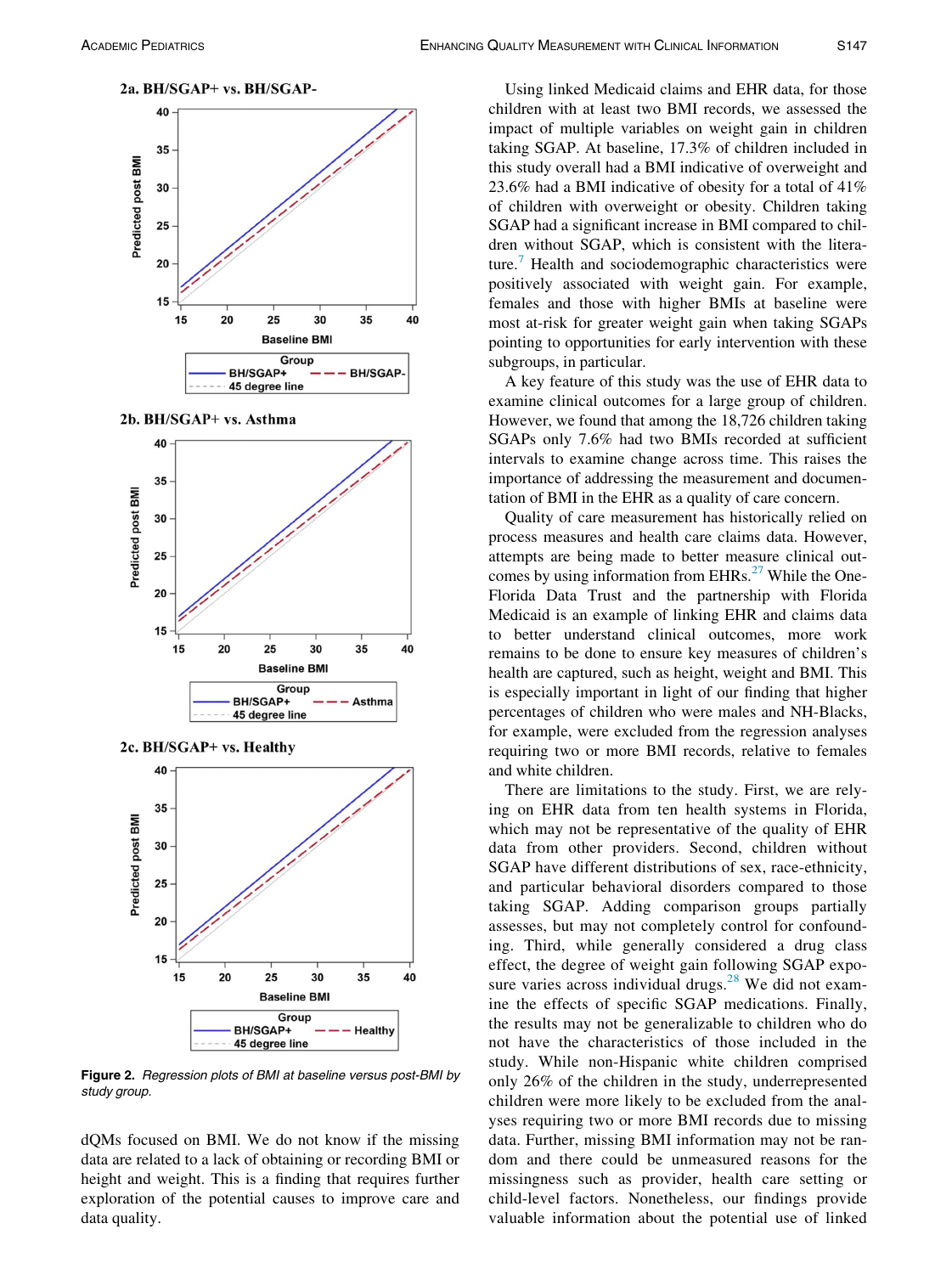<span id="page-8-2"></span>Medicaid claims and EHR data to incorporate clinical outcomes into quality measurement compared to traditional medical record review processes with small sample sizes and uncertain generalizability.

<span id="page-8-7"></span><span id="page-8-6"></span><span id="page-8-5"></span><span id="page-8-4"></span><span id="page-8-3"></span>In conclusion, our results demonstrate the importance of addressing gaps in available clinical information by carefully assessing underlying causes including failure to provide and/or document the care. Moreover, our findings indicate that missing clinical information disproportionately affects different subgroups of children, potentially contributing to inequities in assessing the quality of care. Our use of the BMI information demonstrated an increase in children's BMI 1 year after SGAP initiation while controlling for normal growth. The increase in BMI was higher in children who started with a higher BMI. BMI also differed with race-ethnicity and social vulnerability index, with the differences independent of SGAP medication use. Our findings point to opportunities to better capture clinical information, such as BMI, to advance the measurement of health outcomes for children taking SGAP. This information, in turn, can inform the development of quality improvement initiatives to prevent or reduce weight gain among vulnerable children.

<span id="page-8-18"></span><span id="page-8-17"></span><span id="page-8-10"></span><span id="page-8-9"></span><span id="page-8-8"></span>Financial statement: This study was supported by grant [U18HS025298](#page-8-17) from the Agency for Healthcare Research and Quality. Research reported in this publication also was supported in part by the University of Florida Clinical and Translational Science Institute, which is supported in part by the NIH National Center for Advancing Translational Sciences under award number [UL1TR001427](#page-8-18). Dr Sarah Scholle was supported by grant U18HS025296 from the Agency for Healthcare Research and Quality. At the time the paper was written, Dr Michelle Cardel was supported by the National Institute of Health (NIH) National Heart, Lung, and Blood Institute (K01HL141535). Dr Dominick Lemas was supported by the National Institute of Diabetes and Digestive and Kidney Diseases (K01DK115632), and Dr Keith Muller was supported by NIH National Institute of General Medical Sciences grant R01GM121081. The content is solely the responsibility of the authors and does not necessarily represent the official views of the University of Florida's Clinical and Translational Science Institute or the National Institutes of Health.

<span id="page-8-12"></span><span id="page-8-11"></span>The views expressed in this article are those of the authors, and no official endorsement by the Agency for Healthcare Research and Quality (AHRQ), the Centers for Medicare and Medicaid Services (CMS), or the Department of Health and Human Services (DHHS) is intended or should be inferred.

<span id="page-8-13"></span>This article is published as part of a supplement sponsored by the US Department of Health and Human Services, the Centers for Medicare and Medicaid Services, and the Agency for Healthcare Research and Quality.

- <span id="page-8-14"></span><span id="page-8-0"></span>1. Crystal S, Mackie T, Fenton MC, et al. Rapid growth of antipsychotic prescriptions for children who are publicly insured has ceased, but concerns remain. Health Aff. 2016;35:974–982. [https://](https://doi.org/10.1377/hlthaff.2016.0064) [doi.org/10.1377/hlthaff.2016.0064](https://doi.org/10.1377/hlthaff.2016.0064).
- <span id="page-8-16"></span><span id="page-8-15"></span><span id="page-8-1"></span>2. Keast SL, Tidmore LM, Shropshire D, et al. Characterization of chronic multiclass psychotropic polypharmacy and psychotherapy in foster care youth in a state Medicaid population. J Manag Care Spec Pharm. 2019;25:1340–1348. [https://doi.org/10.18553/jmcp.](https://doi.org/10.18553/jmcp.<?A3B2 re3j?>2019.25.12.1340) [2019.25.12.1340.](https://doi.org/10.18553/jmcp.<?A3B2 re3j?>2019.25.12.1340)
- 3. Leckman-Westin E, Finnerty M, Scholle SH, et al. Differences in Medicaid antipsychotic medication measures among children with SSI, foster care, and income-based aid. J Manag Care Spec Pharm. 2018;24:238–246. [https://doi.org/10.18553/jmcp.2018.24.3.238.](https://doi.org/10.18553/jmcp.2018.24.3.238)
- 4. Mistry KB, Chesley F, LLanos K, et al. Advancing children's health care and outcomes through the pediatric quality measures program. Acad Pediatr. 2014;14(5 suppl):S19–S26. [https://doi.org/10.1016/j.](https://doi.org/10.1016/j.acap.2014.06.025) [acap.2014.06.025.](https://doi.org/10.1016/j.acap.2014.06.025)
- 5. All PQMP Measures. Available at: [http://www.ahrq.gov/pqmp/meas](http://www.ahrq.gov/pqmp/measures/all-pqmp-measures.html) [ures/all-pqmp-measures.html.](http://www.ahrq.gov/pqmp/measures/all-pqmp-measures.html) Accessed April 14, 2021.
- 6. National Collaborative for Innovation in Quality Measurement. NCQA. Available at: [https://www.ncqa.org/hedis/reports-and](https://www.ncqa.org/hedis/reports-and-research/national-collaborative-for-innovation-in-quality-measurement/)[research/national-collaborative-for-innovation-in-quality-measure](https://www.ncqa.org/hedis/reports-and-research/national-collaborative-for-innovation-in-quality-measurement/) [ment/.](https://www.ncqa.org/hedis/reports-and-research/national-collaborative-for-innovation-in-quality-measurement/) Accessed April 27, 2021.
- 7. Dayabandara M, Hanwella R, Ratnatunga S, et al. Antipsychoticassociated weight gain: management strategies and impact on treatment adherence. Neuropsychiatr Dis Treat. 2017;13:2231–2241. <https://doi.org/10.2147/NDT.S113099>.
- 8. Correll CU, Carlson HE. Endocrine and metabolic adverse effects of psychotropic medications in children and adolescents. J Am Acad Child Adolesc Psychiatry. 2006;45:771–791. [https://doi.org/](https://doi.org/10.1097/01.chi.0000220851.94392.30) [10.1097/01.chi.0000220851.94392.30.](https://doi.org/10.1097/01.chi.0000220851.94392.30)
- 9. Alia KA, Wilson DK, McDaniel T, et al. Development of an innovative process evaluation approach for the Families Improving Together (FIT) for weight loss trial in African American adolescents. Eval Program Plann. 2015;49:106–116. [https://doi.org/](https://doi.org/10.1016/j.evalprogplan.2014.12.020) [10.1016/j.evalprogplan.2014.12.020](https://doi.org/10.1016/j.evalprogplan.2014.12.020).
- 10. Janicke DM, Lim CS, Mathews AE, et al. The Community-based Healthy-lifestyle Intervention for Rural Preschools (CHIRP) study: design and methods. Contemp Clin Trials. 2013;34:187–195. <https://doi.org/10.1016/j.cct.2012.11.004>.
- 11. Janicke DM, Sallinen BJ, Perri MG, et al. Comparison of program costs for parent-only and family-based interventions for pediatric obesity in medically underserved rural settings. J Rural Health. 2009;25:326–330. [https://doi.org/10.1111/j.1748-0361.](https://doi.org/10.1111/j.1748-0361.<?A3B2 re3j?>2009.00238.x) [2009.00238.x](https://doi.org/10.1111/j.1748-0361.<?A3B2 re3j?>2009.00238.x).
- 12. Meaningful Measures 2.0: Moving from Measure Reduction to Modernization | CMS. Available at: [https://www.cms.gov/meaning](https://www.cms.gov/meaningful-measures-20-moving-measure-reduction-modernization) [ful-measures-20-moving-measure-reduction-modernization.](https://www.cms.gov/meaningful-measures-20-moving-measure-reduction-modernization) Accessed October 31, 2021.
- 13. Hamlin B, O'Kane M, Barr M, et al. COVID-19 Underscores The Need For Digital Quality Measurement | Health Affairs Blog. Available at: [https://www.healthaffairs.org/do/10.1377/hblog](https://www.healthaffairs.org/do/10.1377/hblog20200824.987845/full/) [20200824.987845/full/.](https://www.healthaffairs.org/do/10.1377/hblog20200824.987845/full/) Accessed October 31, 2021.
- 14. Medicare-Medicaid Plan (MMP) Chronic Care Improvement Programs & Quality Improvement Projects | CMS. Available at: [https://](https://www.cms.gov/Medicare-Medicaid-Coordination/Medicare-and-Medicaid-Coordination/Medicare-Medicaid-Coordination-Office/FinancialAlignmentInitiative/MMPInformationandGuidance/MMPChronicCareImprovementProgramsandQualityImprovementProjects) [www.cms.gov/Medicare-Medicaid-Coordination/Medicare-and-](https://www.cms.gov/Medicare-Medicaid-Coordination/Medicare-and-Medicaid-Coordination/Medicare-Medicaid-Coordination-Office/FinancialAlignmentInitiative/MMPInformationandGuidance/MMPChronicCareImprovementProgramsandQualityImprovementProjects)[Medicaid-Coordination/Medicare-Medicaid-Coordination-Office/](https://www.cms.gov/Medicare-Medicaid-Coordination/Medicare-and-Medicaid-Coordination/Medicare-Medicaid-Coordination-Office/FinancialAlignmentInitiative/MMPInformationandGuidance/MMPChronicCareImprovementProgramsandQualityImprovementProjects) [FinancialAlignmentInitiative/MMPInformationandGuidance/](https://www.cms.gov/Medicare-Medicaid-Coordination/Medicare-and-Medicaid-Coordination/Medicare-Medicaid-Coordination-Office/FinancialAlignmentInitiative/MMPInformationandGuidance/MMPChronicCareImprovementProgramsandQualityImprovementProjects) [MMPChronicCareImprovementProgramsandQualityImprovement](https://www.cms.gov/Medicare-Medicaid-Coordination/Medicare-and-Medicaid-Coordination/Medicare-Medicaid-Coordination-Office/FinancialAlignmentInitiative/MMPInformationandGuidance/MMPChronicCareImprovementProgramsandQualityImprovementProjects) [Projects](https://www.cms.gov/Medicare-Medicaid-Coordination/Medicare-and-Medicaid-Coordination/Medicare-Medicaid-Coordination-Office/FinancialAlignmentInitiative/MMPInformationandGuidance/MMPChronicCareImprovementProgramsandQualityImprovementProjects). Accessed November 2, 2021.
- 15. Hogan WR, Shenkman EA, Robinson T, et al. The OneFlorida Data Trust: a centralized, translational research data infrastructure of statewide scope. J Am Med Inform Assoc. 2021. [https://doi.org/](https://doi.org/10.1093/jamia/ocab221) [10.1093/jamia/ocab221.](https://doi.org/10.1093/jamia/ocab221) In press.
- 16. Patient Centered Outcomes Research Institute. PCORnet Common Data Model. Available at: [https://pcornet.org/wp-content/uploads/](https://pcornet.org/wp-content/uploads/2019/09/PCORnet-Common-Data-Model-v51-2019_09_12.pdf) [2019/09/PCORnet-Common-Data-Model-v51-2019\\_09\\_12.pdf.](https://pcornet.org/wp-content/uploads/2019/09/PCORnet-Common-Data-Model-v51-2019_09_12.pdf) Accessed September 20, 2020.
- 17. 3M. 3M<sup>TM</sup> Clinical Risk Groups (CRG) Classification System Methodology Overview. Available at: [https://apps.3mhis.com/docs/](https://apps.3mhis.com/docs/Groupers/Clinical_Risk_Grouping_CRG/methodology_overview/grp401_crg_v2.2_meth_overview.pdf) [Groupers/Clinical\\_Risk\\_Grouping\\_CRG/methodology\\_overview/](https://apps.3mhis.com/docs/Groupers/Clinical_Risk_Grouping_CRG/methodology_overview/grp401_crg_v2.2_meth_overview.pdf) [grp401\\_crg\\_v2.2\\_meth\\_overview.pdf](https://apps.3mhis.com/docs/Groupers/Clinical_Risk_Grouping_CRG/methodology_overview/grp401_crg_v2.2_meth_overview.pdf). Accessed December 14, 2021.
- 18. U.S. Food and Drug Administration. National Drug Code Directory. Available at: [https://www.accessdata.fda.gov/scripts/cder/ndc/](https://www.accessdata.fda.gov/scripts/cder/ndc/index.cfm) [index.cfm.](https://www.accessdata.fda.gov/scripts/cder/ndc/index.cfm) Accessed April 22, 2021.
- 19. Freedman DS, Berenson GS. Tracking of BMI z scores for severe obesity. Pediatrics. 2017;140: e20171072. [https://doi.org/10.1542/](https://doi.org/10.1542/peds.2017-1072) [peds.2017-1072](https://doi.org/10.1542/peds.2017-1072).